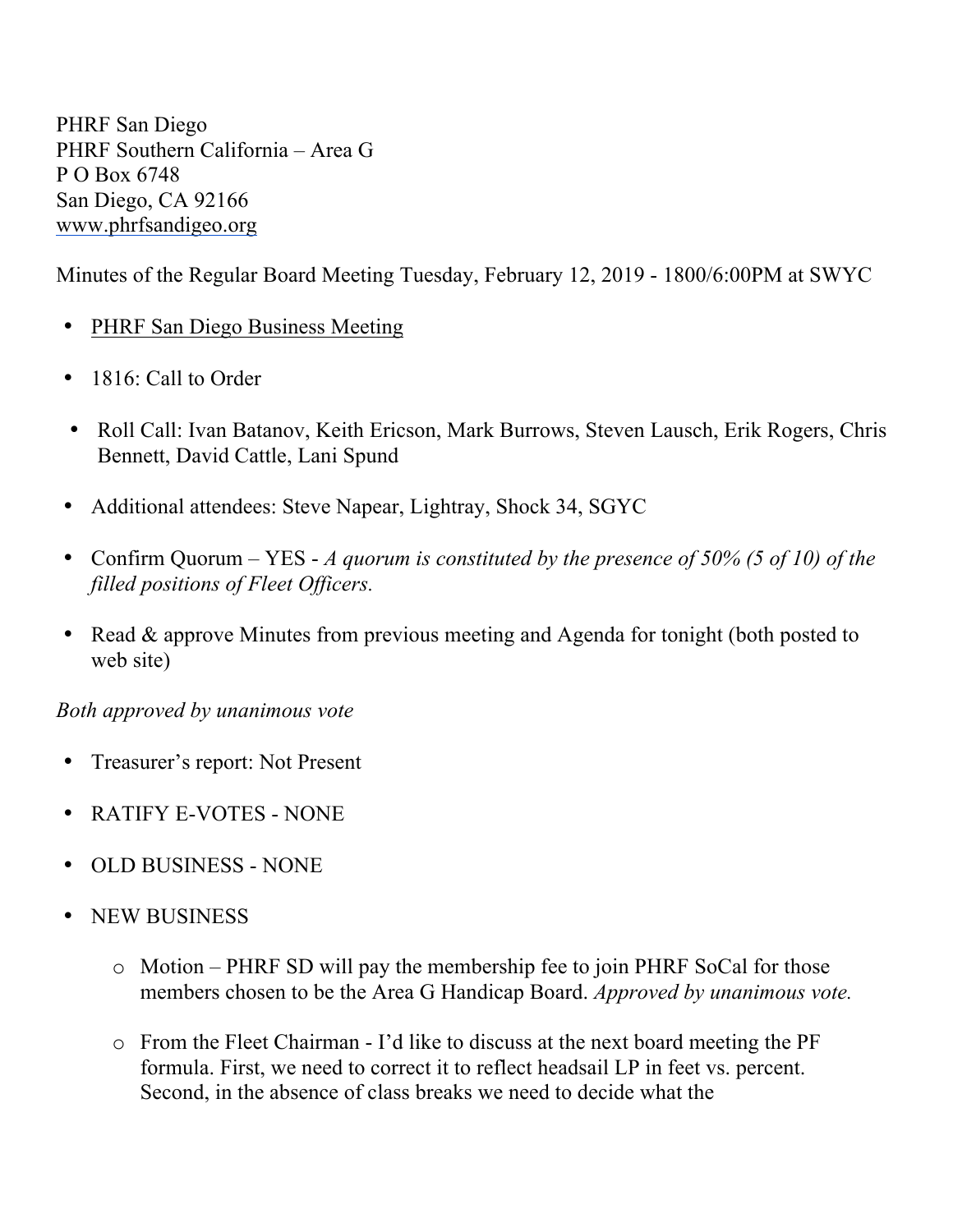intended use by OAs (which largely means CRA). If the goal is to separate the class 2 boats between from sports boats we need to adjust the threshold number. See additional information about this below. *Postponed until both David Cattle and Jon Gardner are available.* 

- o Annual Meeting shall we again combine with CRA they are looking at Portuguese Hall on Monday 12/9/19. *Approved by unanimous vote.*
- o STANDING REPORTS
- Fleet Chairman: *Planning to migrate to Google Apps for Board Communications in a few weeks*
- Vice Chairman: *No Report*
- Chief Handicapper/Assistant Chief Handicapper: *Initial rating of a boat not identical to a boat in our database requires two readings and we need to follow that.*
- Fleet Secretary: *No Report*
- Roster Secretary: *No Report*
- Data Systems Officer: *application online have been updated, revamped activation and registration pages, web page is moving to another server*
- Fleet Scorer: *3 perpetual trophies in my possession should they be updated through last year? Also working on scoring program fro new high point*
- Public Relations: *helped with N2E Seminar distribution*
- Treasurer: *Roster Secretary read bank statement*
- Past Fleet Chairman: *Not Present*
- Next Meeting: March 12, 2019
- Adjourn PHRF San Diego Business Meeting 1915
- 1900 HANDICAPPING BUSINESS MEETING
- Call to Order 1920
- Additional attendees: NONE
- Handicappers: Erik Rogers, Mark Thaidigsman, Brian Fritzeges
- Confirm Quorum YES *A quorum is constituted by the presence of a quorum of the Executive Board plus representation by a minimum of 3 SDAYC member clubs and a*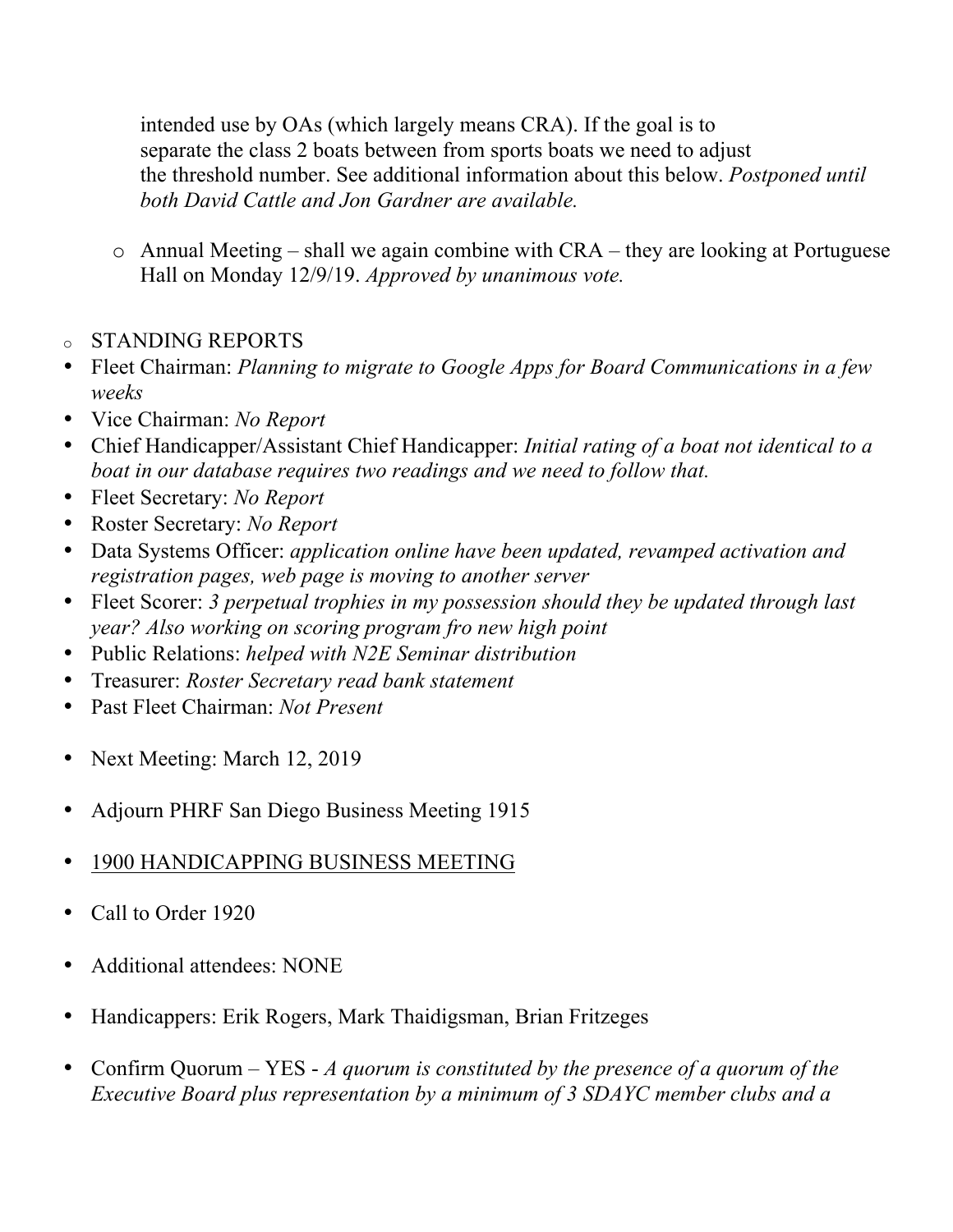*minimum of 3 of the current classes. The Fleet Executive Board can be counted for the purpose of ensuring representation of either the 3 SDAYC member clubs or the 3 classes.*

- RATIFY E-VOTES NONE
- TEMPORARY RATINGS ABOUT TO EXPIRE *A Temporary Rating may be provided by Chief handicapper in the event a handicap is requested to race in an upcoming race which will take place before a meeting, and the board is unable to vote on the rating (Prior to race). The request should be email approved or voted on at next board meeting to make permanent. In the event at a board meeting where an owner has submitted an application, fees are paid, but the Board believes it does not have sufficient data or information to accurately rate a boat, a Temporary rating may be provided with the understanding the owner should submit race results during the three months to show data, to verify the Temporary Rating. Temporary rating may be adjusted after review of results. In the event the data is not provided the temporary rating will be considered expired at the end of 120 days. A new complete application (Minus Fees) will need to be presented to board to have the boat considered again for a PHRF certificate. The Chief Handicapper may, at his or her discretion, renew the Temporary Rating twice.*

| J boats 121 No water ballast 02/11/19 | Riva                |       | 24    |
|---------------------------------------|---------------------|-------|-------|
| J Boats 122 62222 02/12/19            | Artie               | 33    | 30    |
| Dehler 34 03/11/19                    | Komet               | 135   | 135   |
| Dencho Marine kernan 44 04/08/19      | Volpe               | $-21$ | $-27$ |
| M-Boats Soto 40 04/08/19              | <b>Zero Gravity</b> | $-3$  | $-9$  |
| Left Coast Dart $04/11/19$            | Patriot             | 120   | 111   |

## *J 121 dropped not having any race data*

*J 122 to be permanent*

*Vote for both above: YES unanimous*

*Others not considered*

• RATING REVIEW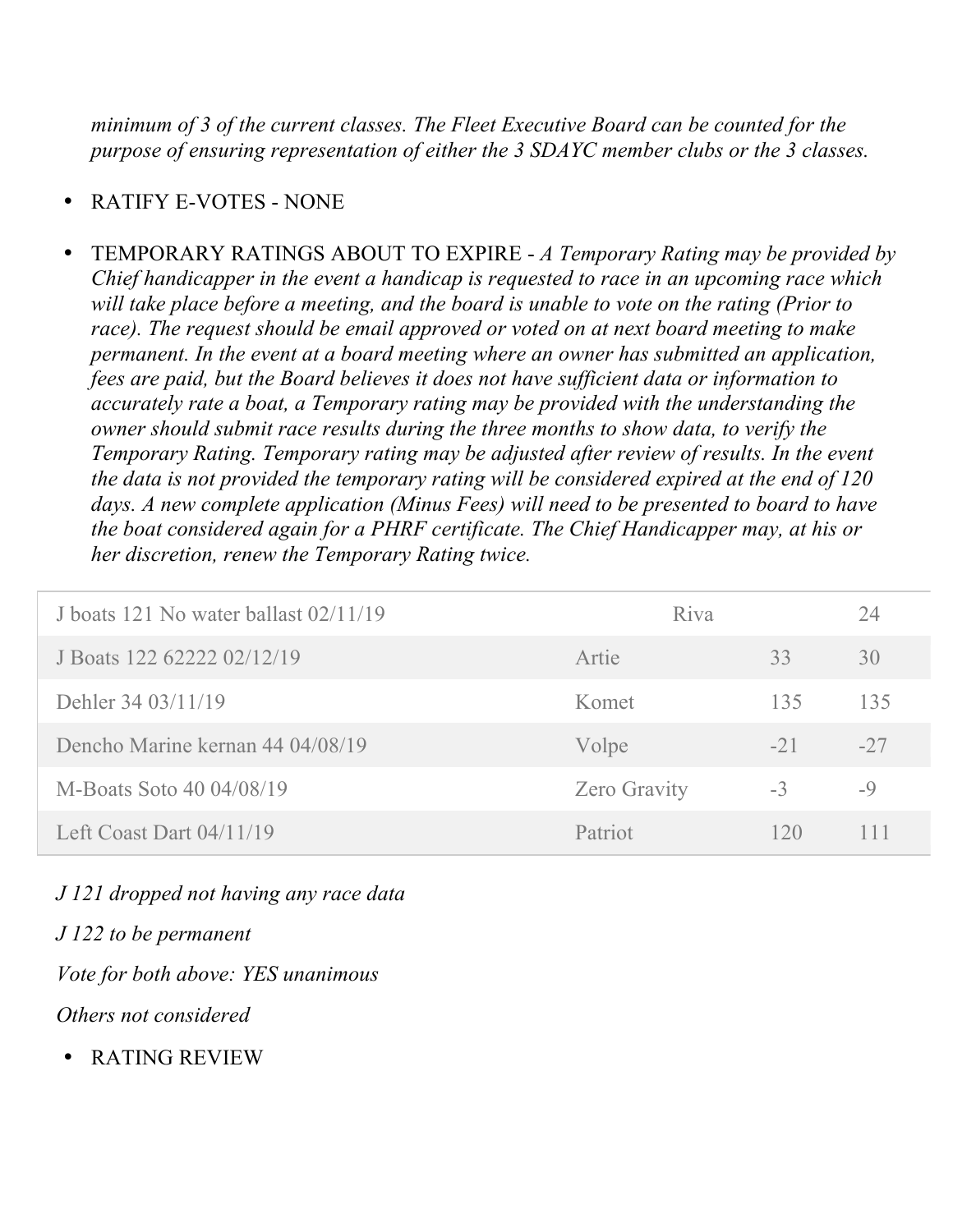o Nereid, 28590, C&C 115 – Chief Handicapper suggests taking another look – *action item for Chief Handicapper to bring us more info at February meeting –* Chief Handicapper has reviewed this and sees no reason to make any changes

**NEW BOATS – NONE -** 1. Application received by Roster Secretary at least 7 days before meeting. 2. Application complete. 3. Sail number properly obtained from U S Sailing or regionally from SCYA. 4. Dues paid 5. If the yacht is also certified by PHRF SoCal then PHRF SD will also submit to PHRF SoCal an Area G rating.

- Scenic, 7096, Santa Cruz 33 New owner no other changes Chief Handicapper assigned a temporary rating of 99/99/99 – sail number valid - not listed with PHRF SoCal – *99/99/99 by consent*
- Syrena, 46409, B32 application has no SPL or LP measurement shown and SF looks wrong – sail number is not valid according to SCYA and U S Sailing – not listed with PHRF SoCal – *Temporary rating will be given by Chief Handicapper*.
- Elusive, 7005, Beneteau First 33.7 valid sail number not listed with PHRF SoCal *126/123/123 by consent*
- OLD BOATS
- B'Quest, 43513, Tripp 40 Owner submitted some corrections on dimensions see additional information below – *accepted with no change to rating*
- Next Meeting: Regular meeting March 12, 2019
- Adjourn Handicapping Meeting 1950
- AREA G BUSINESS MEETING
- Call to Order 1951
- Roll Call: Ivan Batanov, David Cattle, Lani Spund, Mark Burrows
- Confirm Quorum YES *A majority of the Area Board members are required to form a quorum and to conduct business. All official actions of the Area Board which concern Ratings or Rating Reviews shall be conducted pursuant to Rules 1.5 and 4.5 of the Rules.*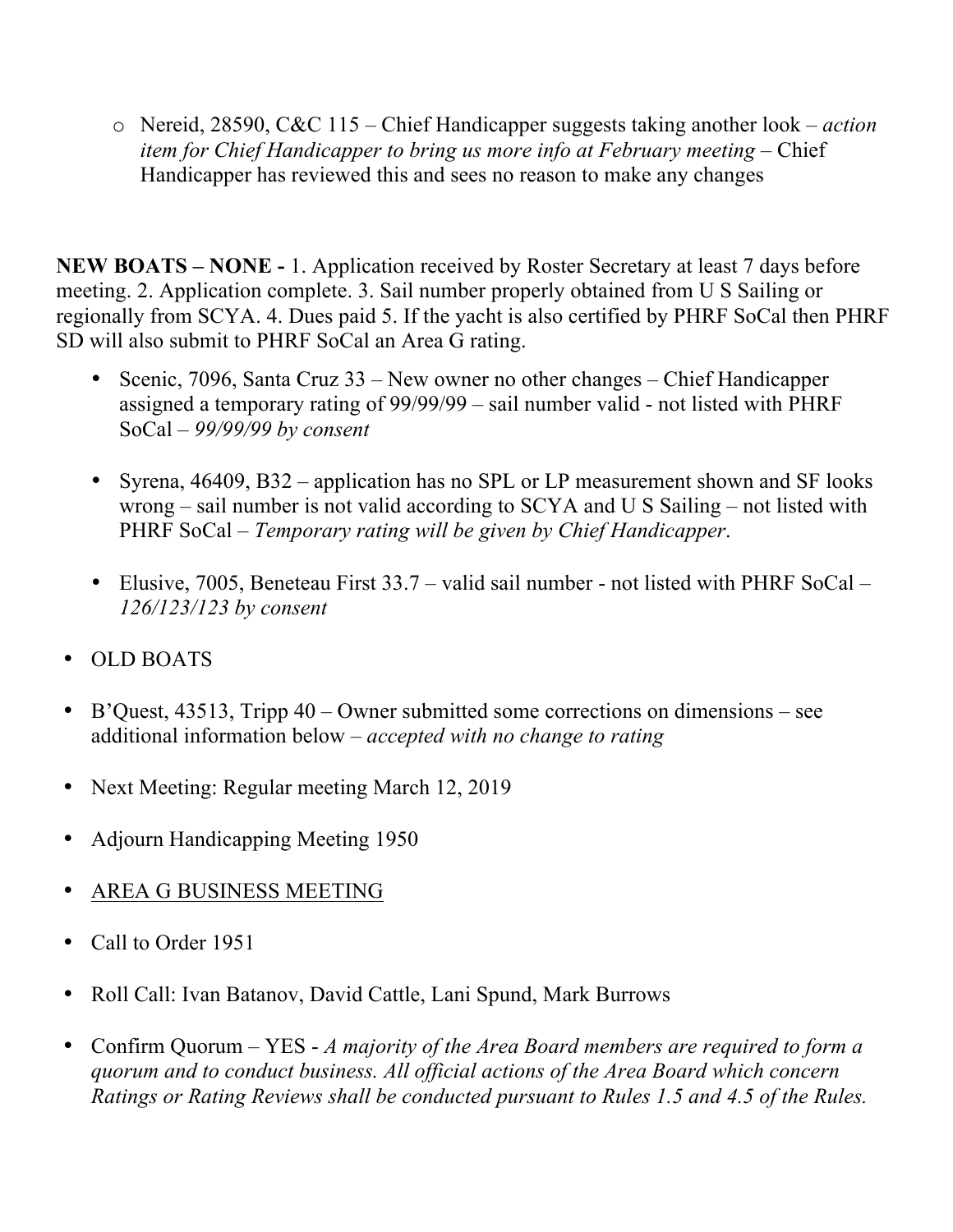*All other official actions of the Area Board require a majority vote by the members who are present, provided there is a quorum at the time of the vote. Members: Ivan Batanov, David Cattle, Lani Spund, and Mark Burrows*

- OLD BUSINESS NONE
- NEW BUSINESS
- **Action by PHRF SoCal may require review by Area G** 
	- **1. VOLPE (USA55544) – KERNAN44M**  See additional information about this below *Chief Handicapper says PHRF SoCal will give a rating at their next meeting and we should adopt that rating – unanimous agreement*

2. JENNIFER K – asking for Configuration Rating +3 for furling headsail, +2 for Dacron – *Vote: YES unanimous*

- Next Meeting: Regular meeting March 12, 2019
- Adjourn Area G Meeting 1955
- Additional Information about PF.

From Ivan: All-

I'd like to bring several topics to light here:

- the correctness of the PF formula, given LP in feet, the jib sail area is:

NEW SA Formula =  $(0.5*LP*sqrt(1^2+J^2)*0.52)+((ISP*SPL)*0.66)+(P*E)/2$ 

I'd be happy to explain the geometry behind that

- the PF threshold

- the entire rationale behind the "Performance Factor".

the area of the jib is: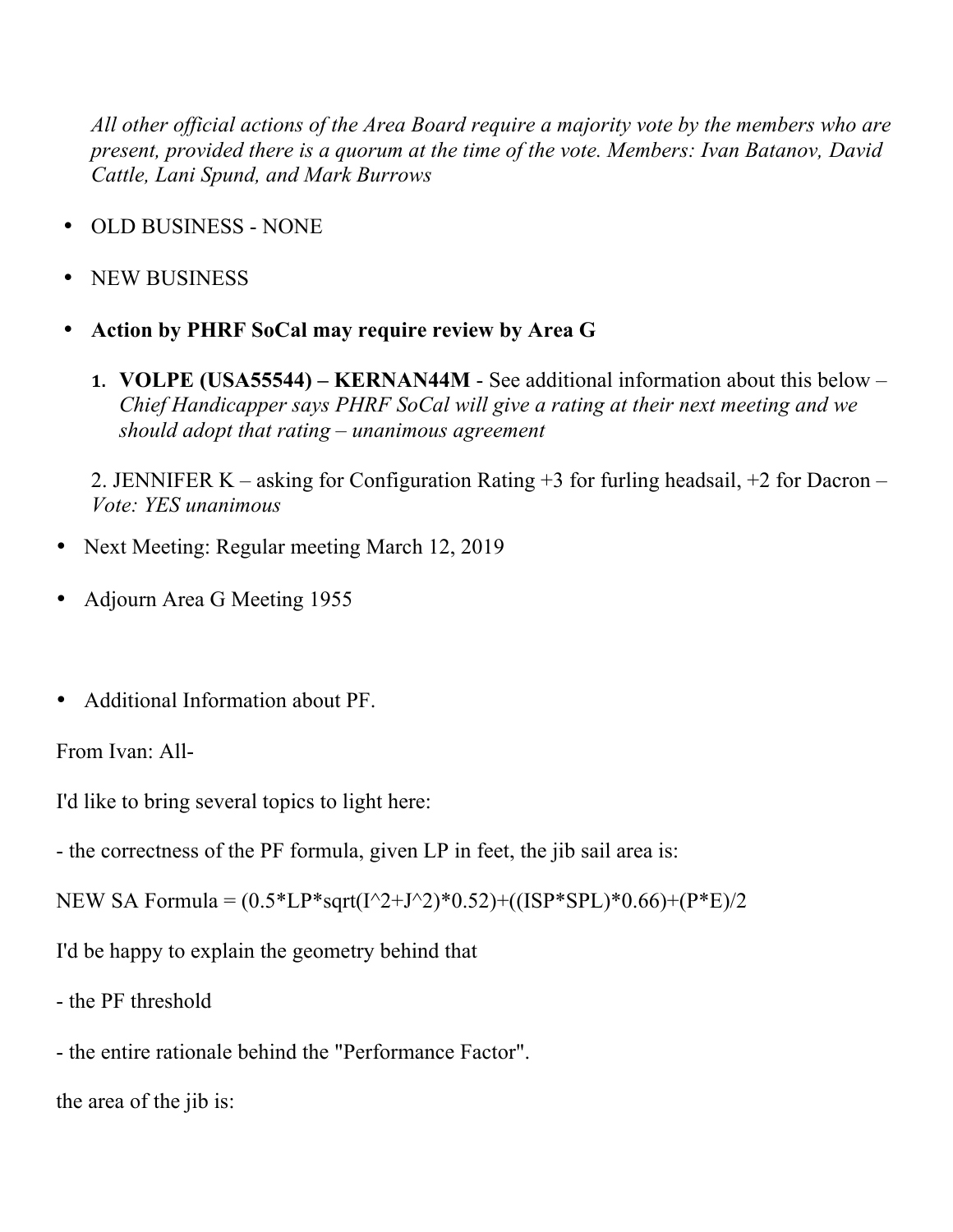## I\*J\*LP in %

## --------------- 2

The LP in  $\%$  = LP in ft /LP in feet for 100%

LP  $100\% = 2 * A / b$  where A is the area of the fore triangle and b is the length of the hypotenuse.



 $A = (I^*J/2)$  $b = sqrt(I^2+J^2)$ 

when you reduce the entire thing you get the formula I sent

- Additional Information about Volpe
	- **2.** VOLPE (USA55544) KERNAN44M INITIAL RATING REVIEW/1ST READING
	- **3.** Les Linkogle (Not in attendance)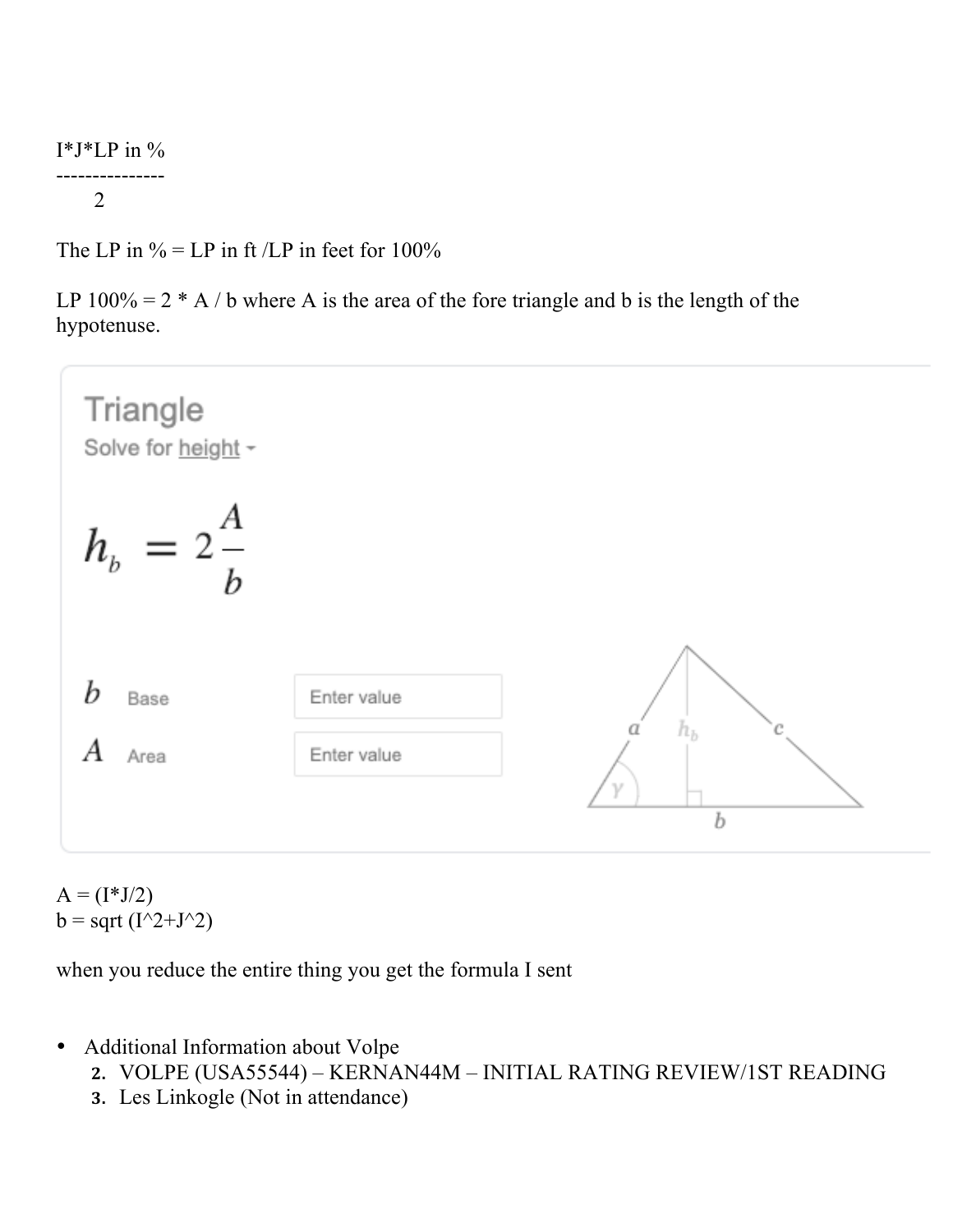**4.** (Rec'd 8/27/18) **5.** 8/28/18 – Sent to CH

o 1/16/19 MOTION /-39/-42/-45/S/P

• Additional Information about JENNIFER K

-----Original Message----- From: admin@phrfsocal.org [mailto:admin@phrfsocal.org] Sent: Saturday, January 19, 2019 7:22 AM To: fleetoffice@phrfsocal.org; phrfdata@gmail.com Subject: Application Received for Boat Configuration Adjustment

hi Fleet Office,

An application for a boat configuration rating adjustment was received on 01/19/2019 07:22:16

All the applicant info is below. A couple things to check before you do anything with request:

1. Is the boat owner a member in good standing? i.e. Do they have a rating valid for this year? 2. Is the  $PF > 2$ ?

If either of these is a problem, use the Boat Config Approval Form to deny this request without forwarding to the Area Board. The boat owner will receive an email from that form.

Please forward this email to the appropriate Area Rep for approval.

OWNER DATA

==============================

Sail Number : 56759 Boat\_Name : JENNIFER K Owner : Mark Burrows Phone : (619) 972-1094 Email: burrows27019@gmail.com Yacht\_Club : CCYC Assigned Area : G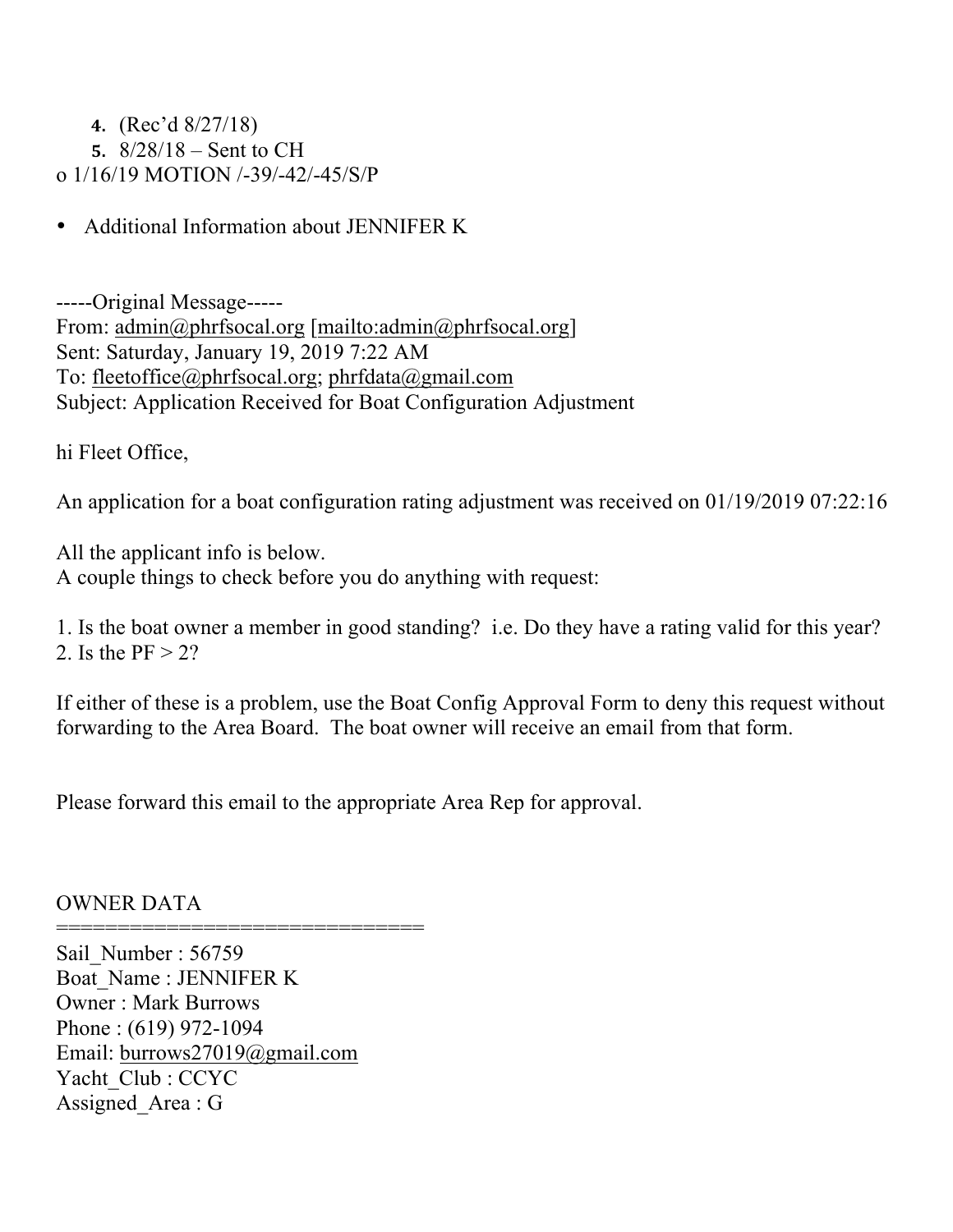Rating\_Type : REGULAR Rating\_Status : ACTIVE Year\_Valid : 2018

## BOAT CONFIGURATION DATA

====================================

======================================

Status : Pending ApplicationDate : 01/19/2019 07:22:16 AnchorChain : 1-100 Adjustment: 0 Main & All Upwind Sails are 100% Polyester (Dacron) Woven Fabric : Tdacron Adjustment: 2 GenoaMax : 155 Adjustment: 0 PropType : Feathering NumBlades : 2 Adjustment: 0 FurlingHead : Yes Adjustment: 3 FurlingMain : No FurlerType : None Adjustment: 0

Total Adjustment Requested: 5.00 Performance Factor: 1.34 Performance Factor Penalty if PF > 1.75: 0 Base Regional RLC Rating: 144 Maximum Adjustment Allowed (20% of Base Regional RLC : 29

OTHER BOAT DATA

Regional\_Buoy : 144 Area\_Buoy : 144 Base\_BuoyR : 144 Base\_BuoyA : 144 Regional\_RLC : 144 Area\_RLC : 144 Base\_RLCR : 144 Base\_RLCA : 144 Regional\_OWC : 144 Area\_OWC : 144 Base\_OWCR : 144 Base\_OWCA : 144 Restrictions : NONE Mfg Type : CAT36 Designer : Catalina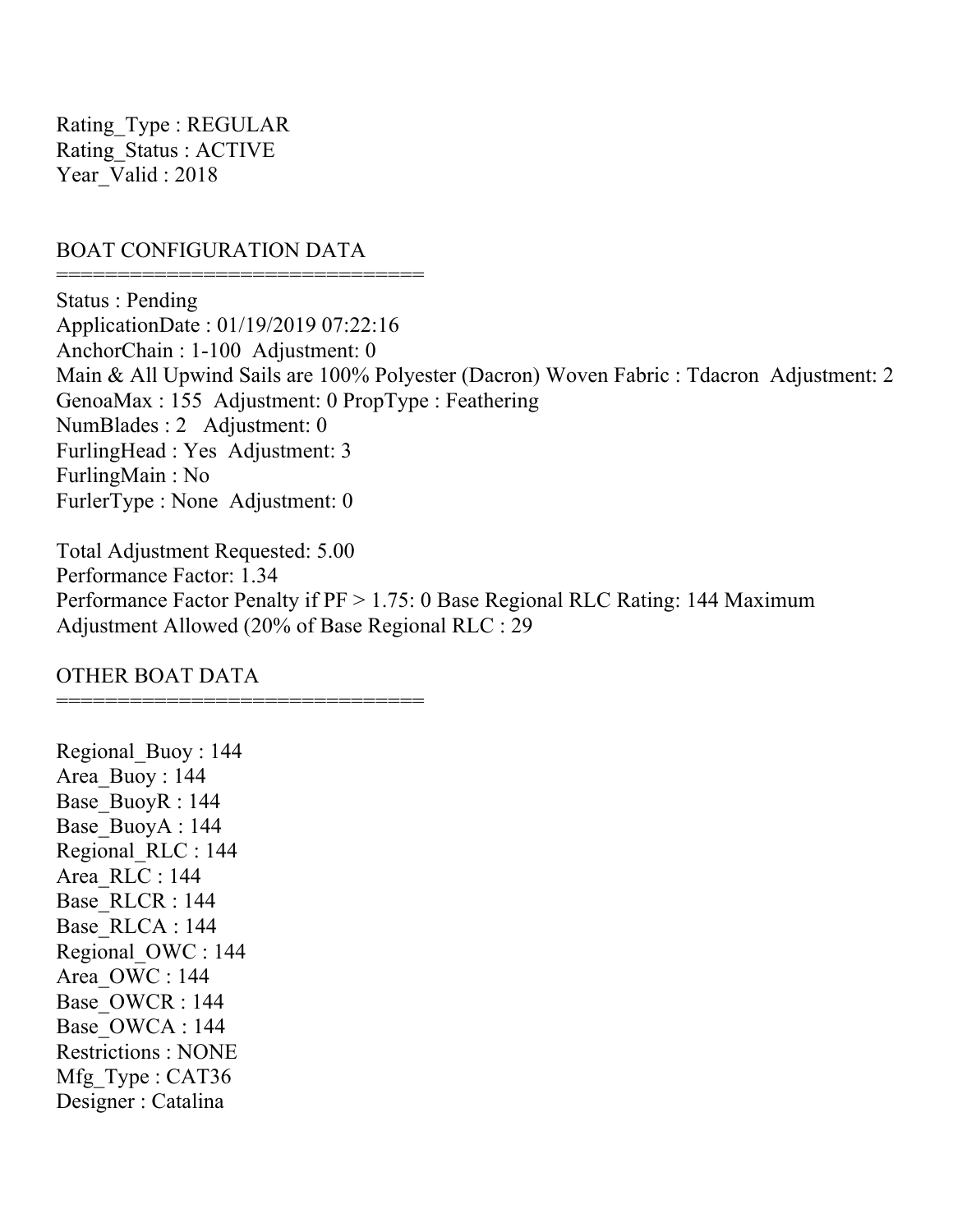Year Built : 1986 Hull\_Material : Fiberglass HULL\_Number : 642 LOA : 36.4 LWL : 30.25 BEAM : 11.11 DRAFT : 5.1 Displacement : 14000 Ballast : 6000 Keel\_Material : Lead/Iron Keel\_Type : Fixed Life\_Lines : Permanent/Fixed PULPITS : Hydraulics : None Motor\_Type : IB Rig\_Type : Sloop Mast Type : MastHD Mast Size : STD Spinnaker\_Pole : 0  $J: 14.3$ I : 44.8 P : 39  $E:13$ ISP : 44.8 LP : 22.165 SPL : 14.3 SL : 44.67 SMW : 25.75 SLU : 48.42 SLE : 46 SF : 26.75  $ASMW:0$ SA\_RATIO : Modifications : ULDB : No Headsail Size : 155 Symm\_Spinnaker\_Size : 180 Rated\_Sail\_Area : 749.996 ASMWSF : 0 Symm\_Spinnaker\_Area : 1003.24224